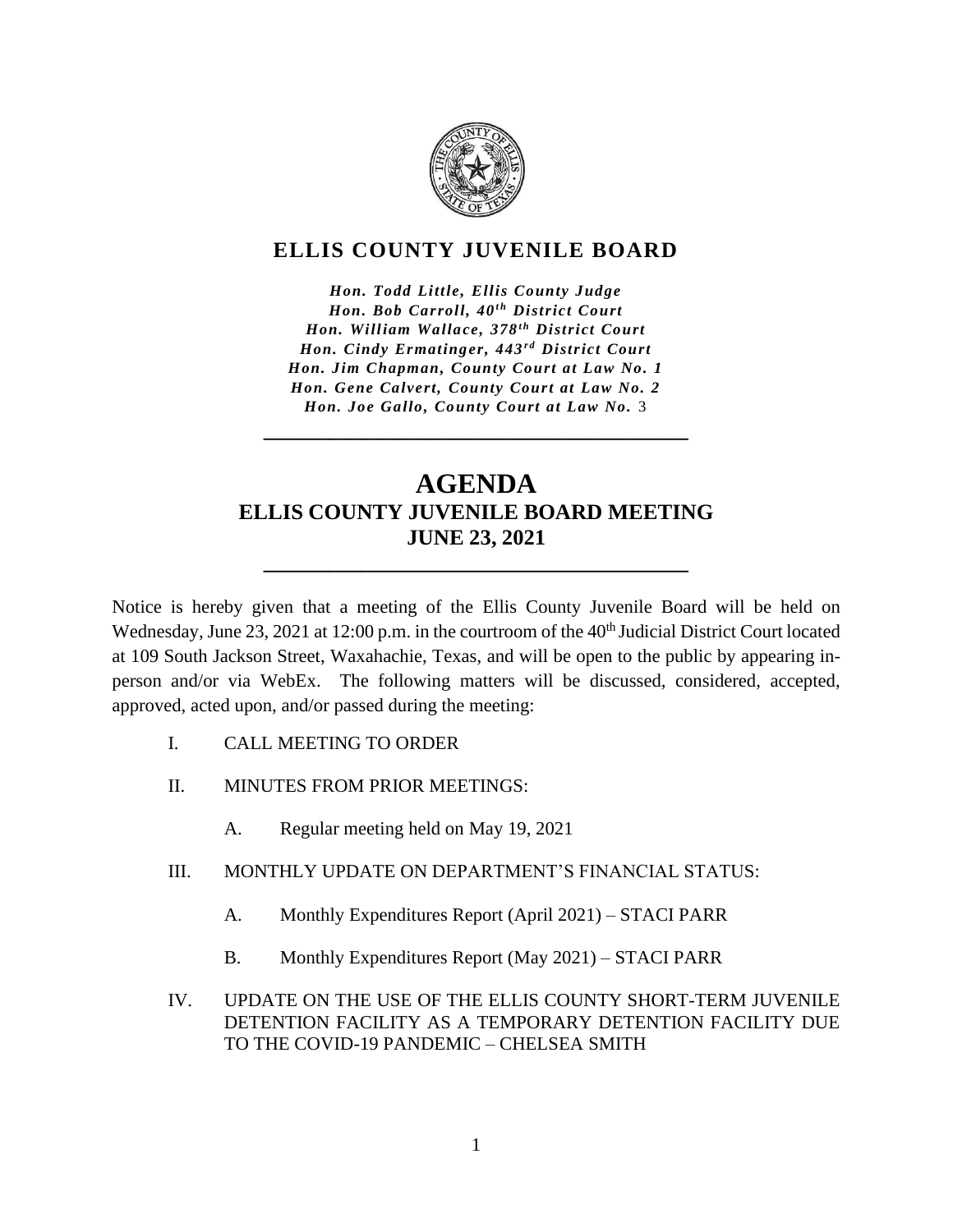- V. RESIDENTIAL PLACEMENTS CHELSEA SMITH:
	- A. April 2021
	- B. May 2021
- VI. MONITORING REPORT CHELSEA SMITH:
	- A. April 2021
	- B. May 2021
- VII. CONSIDERATION AND APPROVAL OF CONTRACTS PERTAINING TO ELLIS COUNTY JUVENILE SERVICES – RAY RIKE, CHELSEA SMITH, AND/OR JUDGE CARROLL:
	- A. No contracts submitted for consideration/approval.
- VIII. MATTERS PERTAINING TO THE JUVENILE DEPARTMENT'S 2021-2022 FISCAL YEAR BUDGET – JANET MARTIN, JUDGE LITTLE, CHELSEA SMITH, AND JUDGE CARROLL:
	- A. General discussion regarding planning and budget meetings
	- B. Discussion and approval concerning the creation and use of survey and performance evaluation tools for the Department's Director/Chief
	- C. Discussion and approval to establish/task compensation committee comprised of various individuals in connection with the following: Department's Director/Chief, Deputy Chief, and other employee positions.
- IX. MATTERS PERTAINING TO THE ELLIS COUNTY JUVENILE JUSTICE ALTERNATIVE EDUCATION PROGRAM (JJAEP) and/or THE ELLIS COUNTY JUVENILE DEPARTMENT – JUDGE LITTLE, CHELSEA SMITH, JANET MARTIN, RAY RIKE, AND JUDGE CARROLL:
	- A. General discussion regarding the Ellis County JJAEP.
	- B. Status of the Ellis County JJAEP Memorandum of Understanding (MOU) between the Ellis County Juvenile Board and the following School Districts, including without limitation an acknowledgment of those School Districts that have returned an approved/signed MOU document:
		- ➢ Avalon Independent School District
		- ➢ Ennis Independent School District
		- ➢ Ferris Independent School District
		- ➢ Italy Independent School District
		- ➢ Maypearl Independent School District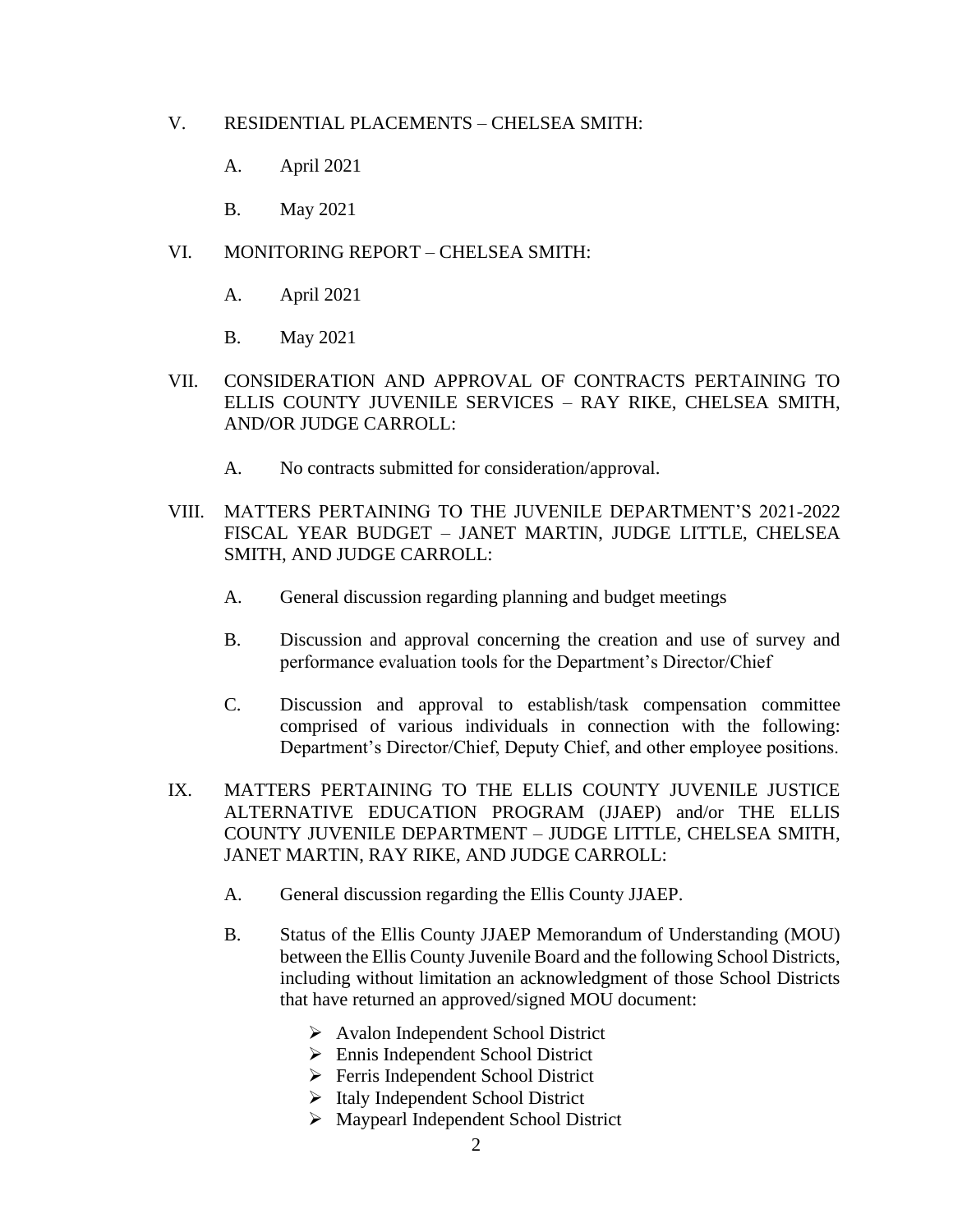- ➢ Midlothian Independent School District
- ➢ Milford Independent School District
- ➢ Palmer Independent School District
- ➢ Red Oak Independent School District
- ➢ Waxahachie Independent School District
- C. Discussion regarding: (i) action taken by the Commissioners Court with respect to the creation/approval of the JJAEP teacher positions; and (ii) status of hiring/filling such positions since the last board meeting:
	- $\triangleright$  Full-time Teacher #1
	- $\triangleright$  Full-time Teacher #2
	- ➢ Part-time Teacher
- D. Discussion regarding the status of hiring/filling the following position since the last board meeting:
	- ➢ Compliance Coordinator

## **X. RECESS TO CONVENE TO EXECUTIVE SESSION:**

## ➢ **EXECUTIVE SESSION**

**THE ELLIS COUNTY JUVENILE BOARD RESERVES THE RIGHT TO ADJOURN INTO EXECUTIVE SESSION AT ANY TIME DURING THE COURSE OF THIS MEETING TO DISCUSS ANY OF THE MATTERS LISTED IN THIS AGENDA, IN THE ORDER DEEMED APPROPRIATE AND TO THE EXTENT THOSE ITEMS FALL WITHIN THE FOLLOWING DEFINITIONS:**

**(A**) **to discuss advice about pending or contemplated litigation, a settlement offer, or on a matter in which the duty of the attorney to the Board under the Texas Disciplinary Rules of Professional Conduct of the State Bar of Texas conflict with the Texas Open Meeting Act, pursuant to Section 551.071, Texas Government Code;**

**(B) to deliberate the purchase, exchange, lease, or value of real property, pursuant to Section 551.072, Texas Government Code;**

**(C) to deliberate the appointment, employment, evaluation, duties, reassignment, discipline, or dismissal of a public officer or employee, or to hear complaint or charge against an officer or employee pursuant to Section 551.074, Texas Government Code;**

**(D) to deliberate the deployment or specific occasions to implement security personnel or devices, or a security audit pursuant to Section 551.076, Texas Government Code; and**